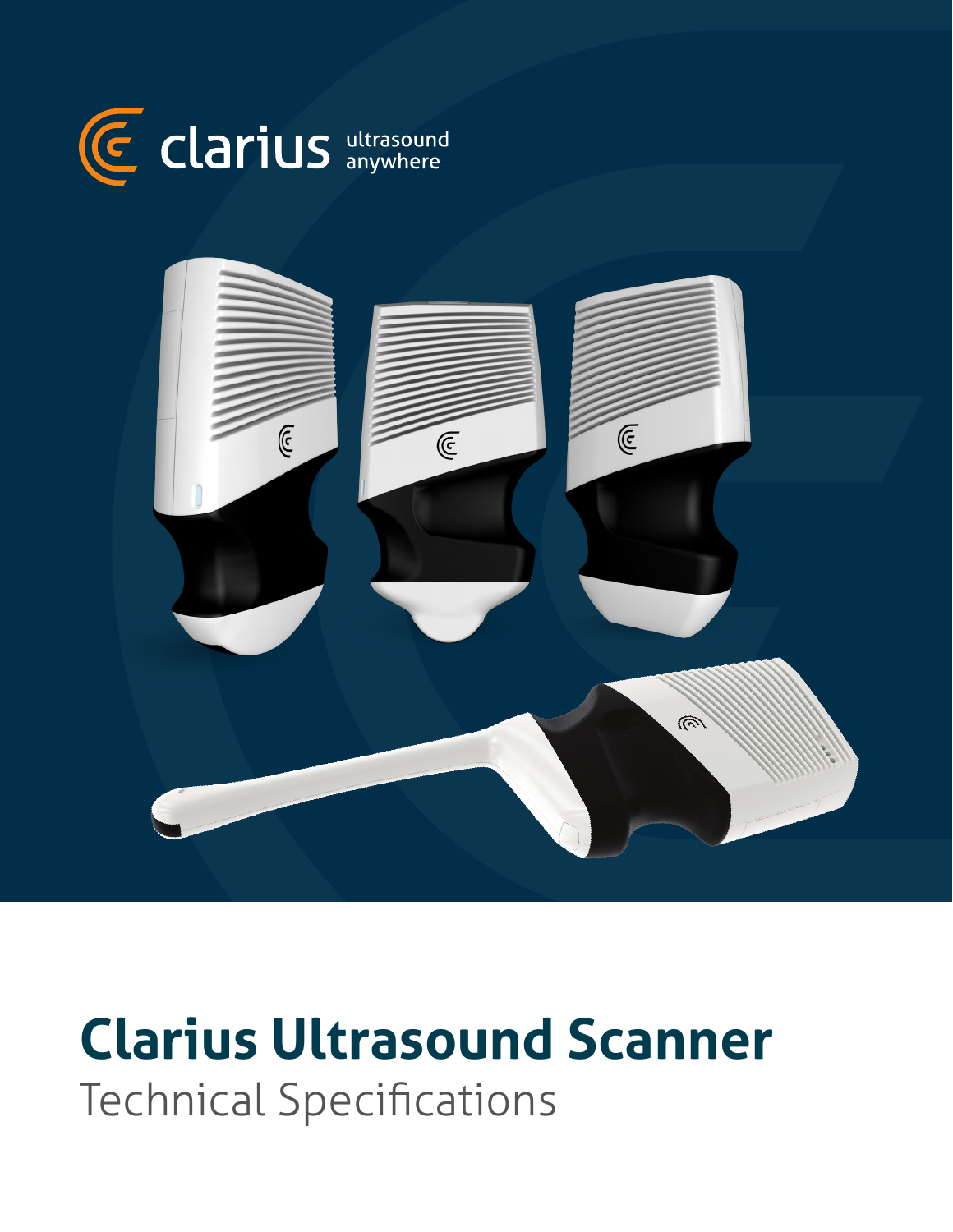# Clarius Ultrasound Scanners

Clarius Ultrasound Scanners are wireless and work with a mobile app that is compatible with most iOS and Android smart devices. Clarius Scanners are designed to be carried around for quick exams and to guide procedures such as nerve blocks and targeted injections.

# Clarius Scanner Specifications

| <b>Model</b>   | <b>Frequency</b> | <b>Max Depth</b>  | # Elements | <b>Radius</b>   | <b>Field of View</b> | <b>Pitch</b> |
|----------------|------------------|-------------------|------------|-----------------|----------------------|--------------|
| C <sub>3</sub> | $2 - 6$ MHz      | 32 cm             | 192        | 45 mm           | $73^\circ$           | $300 \mu m$  |
| L <sub>7</sub> | $4 - 13$ MHz     | 7 cm              | 192        | N/A             | 38.4 mm              | 208 µm       |
| C7             | $3 - 10$ MHz     | $20 \, \text{cm}$ | 192        | 20 mm           | 112°                 | $205 \mu m$  |
| EC7            | $3 - 10$ MHz     | $15 \text{ cm}$   | 192        | $10 \text{ mm}$ | $164^\circ$          | $150 \mu m$  |

# Imaging

#### **Transmission**

- 1 to 20 MHz waveforms
- Up to 20 continuous pulses
- Bi-polar output
- 10 to 80V peak-to-peak

#### **Beamforming & Reception**

- 4 Parallel Beamformers
- Synthetic Aperture Beamforming for virtual focal zones
- $-$  60 MHz sampling rate  $@$  14 bits per channel

#### **Post-processing**

- Adaptive Speckle Reduction
- Edge enhancement
- Persistence
- **Total Input Dynamic Range**
- 160dB

#### **Automated Algorithms**

- Time-Gain-Compensation (TGC)
- Frequency-Depth Adjustment
- Patient Contact Detection
- Needle Enhancement

# Internally Optimized Parameters

Clarius internally optimizes the following parameters to ensure the scanner is easy to use:

| <b>Frequency Range</b>         | 2 to 13 MHz  |
|--------------------------------|--------------|
| Focal Zones Range              | 1 to 10      |
| Compression<br>Dynamic Range   | 30 to 90 dB  |
| Reject                         | Yes          |
| Sector Width Range 50% to 100% |              |
| Grey Map                       | Yes          |
| <b>Frame Rate</b>              | 15 to 30 FPS |

# Imaging Modes

| <b>B-Mode</b>        | Yes         |
|----------------------|-------------|
| M-Mode               | Yes         |
| Power Doppler        | Upgradeable |
| <b>Color Doppler</b> | Upgradeable |
| Pulsed-wave Doppler  | Upgradeable |
| Needle Enhance (L7)  | Upgradeable |

# Interface Controls

| Depth                             | Yes |
|-----------------------------------|-----|
| Read Zoom                         | Yes |
| 3 TGC sliders or<br>Automated TGC | Yes |
| Flip / Mirror                     | Yes |
| Freeze                            | Yes |
| Color / Power ROI                 | Yes |
| Flow Speed                        | Yes |
| Doppler Gate                      | Yes |
| <b>Doppler Correction Angle</b>   | Yes |
| Doppler Steer                     | Yes |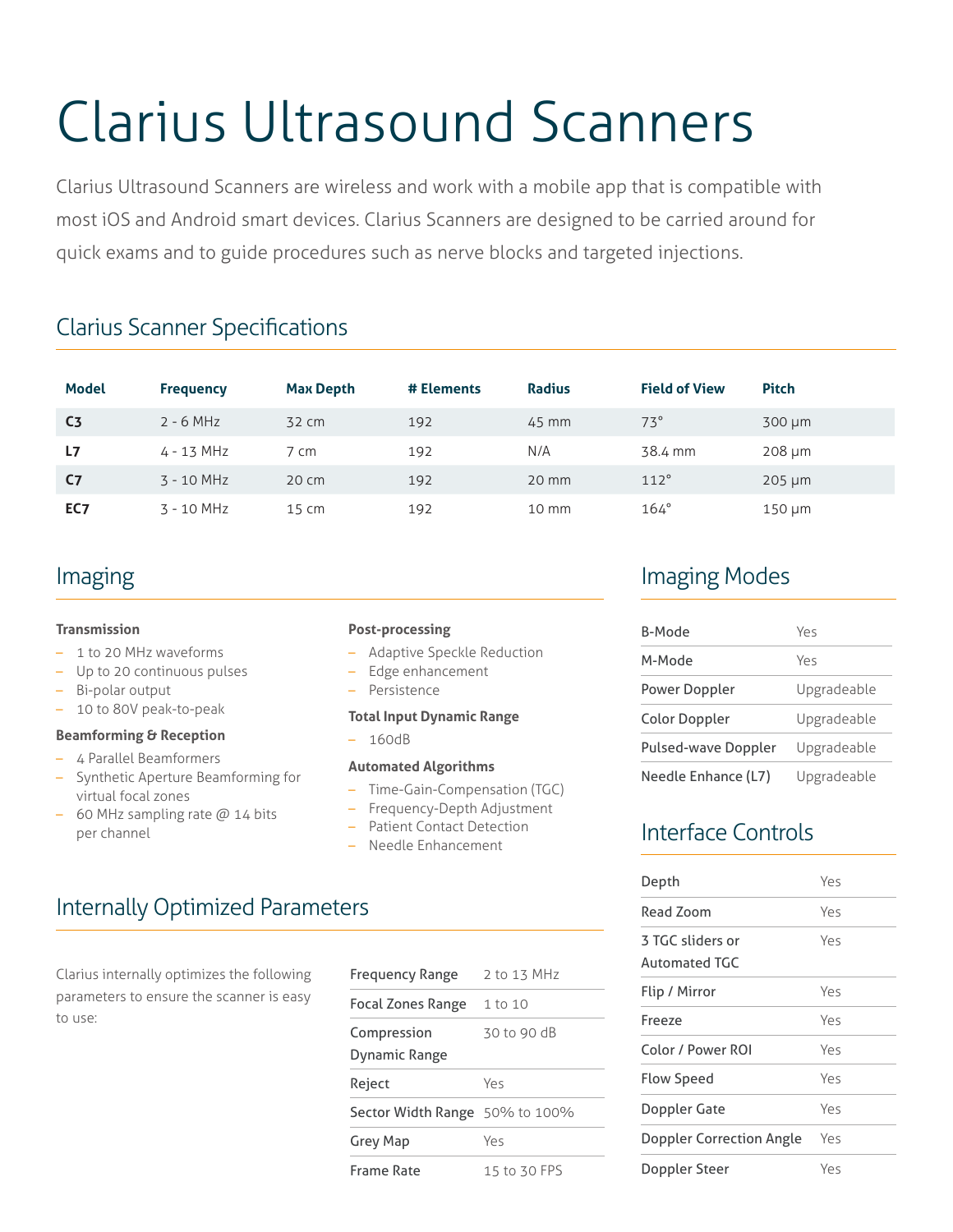# Pre-set Applications

- C3 Abdominal
	- Emergency Cardiac
	- Obstetrics / Gynecology
	- Lung
	- Bladder
	- Superficial

#### L7 - Breast

- Lung
- Musculoskeletal
- Nerve
- Ocular (excluding Canada)
- Vascular
- Small Parts (e.g. Thyroid)
- C7 Abdominal
	- Emergency Cardiac
	- Small Parts
- EC7 Early OB
	- IVF
	- Pelvic
	- Prostate

## Mobile Platforms

- iOS iOS 9.0 or later and the following devices:
	- iPhone 4s (and later)\*
	- iPod Touch 5th gen (and later)
	- iPad 3rd gen (and later), iPad mini, iPad Air
- Android Android 4.4.2 (API 19) or greater and devices which have the following architectures: x64 and ARM. Devices must be compatible with Wi-Fi 802.11n and BLE 4.1.

NOTE: The iPhone 4s doesn't support 5GHz Wi-Fi. For best performance a smart device that supports 5GHz Wi-Fi is recommended.

# Security & Encryption

| Wi-Fi data channel TLS 1.2 |            |
|----------------------------|------------|
| <b>Bluetooth</b>           | AFS128 and |
|                            | RSA4096    |

# Data Management

| Local Export   | Yes |
|----------------|-----|
| Cloud Export   | Yρς |
| DICOM Store    | Yρς |
| DICOM Worklist | Yρς |

# **Connectivity**

| Wi-Fi     | 802.11n, dual band 2.4GHz<br>& 5GHz |
|-----------|-------------------------------------|
| Bluetooth | Bluetooth Low Energy 4.1            |

### Measurements & Calculations

#### **TOOLS**

| <b>Distance</b>   | Yes |
|-------------------|-----|
| Trace             | Yes |
| Ellipse           | Yes |
| <b>Heart Rate</b> | Yes |
| Time              | Yes |
| Velocity          | Yρς |

#### **CALCULATION PACKAGES**

| Obstetrics | BDP, HC, FL, AC, CRL,<br>GS. AFI. EFW from GA.<br>Hadlock tables |
|------------|------------------------------------------------------------------|
| IVF        | Left/Right Follicles                                             |

#### **MEASUREMENT ACCURACY**

#### **Lateral Distance**

| $< + - 2\%$ |
|-------------|
| $= 0.2$ mm  |
| $>= 24cm$   |
|             |

#### **Axial Distance**

| <b>Relative Error</b> | $< + - 2\%$ |
|-----------------------|-------------|
| Minimum Range         | $= 0.2$ mm  |
| Maximum Range         | $>= 24cm$   |

#### **Doppler Sensitivity**

| ٢3  | Depth Sensitivity: 8.2cm<br>Flow Sensitivity:<br>0.5 mL/sec at a depth of 5.0 cm |
|-----|----------------------------------------------------------------------------------|
| L7  | Depth Sensitivity: 5.1cm<br>Flow Sensitivity:<br>0.8 mL/sec at a depth of 5.0 cm |
| C7  | Depth Sensitivity: 6.4cm<br>Flow Sensitivity:<br>0.5 mL/sec at a depth of 5.0 cm |
| EC7 | Depth Sensitivity: 6.4cm<br>Flow Sensitivity:<br>0.5 mL/sec at a depth of 5.0 cm |

### **Mechanical**

| Enclosure           | - Light weight magnesium                                                              |
|---------------------|---------------------------------------------------------------------------------------|
|                     | - Durable                                                                             |
|                     | - IP67 rated for probe and<br>battery separately, rated for<br>1m immersion for 30min |
| $C_3, L_7, C_7$     |                                                                                       |
|                     | <b>Dimensions</b> - $167(h) \times 99(w) \times 42(d)$ mm                             |
|                     | $-6.6'' \times 3.9'' \times 1.6''$                                                    |
| Mass<br>(w/battery) | - 540g                                                                                |
|                     | $-1.2$ lbs                                                                            |
| EC7                 |                                                                                       |

(w/battery)

|      | <b>Dimensions</b> - $330(h) \times 100(w) \times 41.5(d)$ |
|------|-----------------------------------------------------------|
|      | mm                                                        |
|      | $-13''$ x 3.9" x 1.6"                                     |
| Mass | - 563g                                                    |

# Battery, Charging & Bootup

- 1.2 lbs

| <b>Battery Life</b>               | $~\sim$ 60 min scanning                            |
|-----------------------------------|----------------------------------------------------|
| Standby                           | $\sim$ 7 days idle                                 |
| <b>Charge Time</b>                | $-90$ min                                          |
| Max Scan Time ~20 min<br>Per Exam |                                                    |
| Bootup                            | Platform dependent,<br>generally $\leq$ 30 seconds |